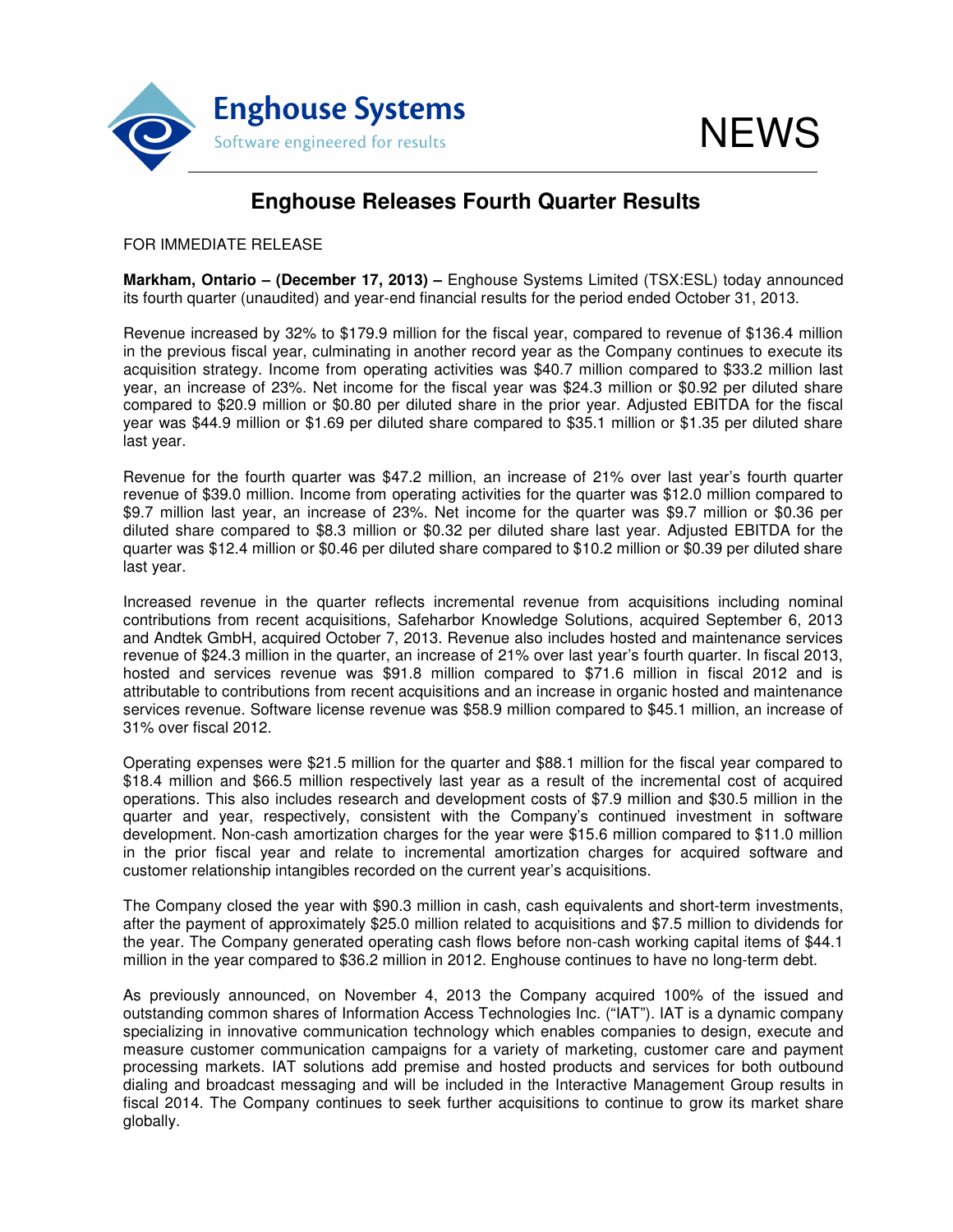The Board of Directors also announced today an eligible quarterly dividend of \$0.08 per common share, payable on February 28, 2014 to shareholders of record at the close of business on February 14, 2014.

A conference call to discuss the results will be held on Wednesday, December 18, 2013 at 8:45 a.m. EST. To participate, please call 416-216-4169 (PIN 8836 010#) or North American Toll-Free 1-866-229- 4144 (PIN 8836 610#).

### **About Enghouse**

Enghouse Systems Limited is a leading global provider of enterprise software solutions serving a variety of distinct vertical markets. Its strategy is to build a larger and more diverse software company through strategic acquisitions and managed growth. Enghouse shares are listed on the Toronto Stock Exchange under the symbol "ESL". Further information about Enghouse may be obtained from the Company's web site at www.enghouse.com.

#### **Non-GAAP Measures**

The Company uses non-GAAP measures to assess its operating performance. Securities regulations require that companies caution readers that earnings and other measures adjusted to a basis other than GAAP do not have standardized meanings and are unlikely to be comparable to similar measures used by other companies. Accordingly, they should not be considered in isolation. The Company uses Adjusted EBITDA as measures of operating performance. Therefore, Adjusted EBITDA may not be comparable to similar measures presented by other issuers. Adjusted EBITDA is calculated as income before income taxes adjusted for depreciation of property, plant and equipment, amortization of acquired software and customer relationships, finance income, finance expenses, other income, and special charges for acquisition related restructuring costs. Management uses Adjusted EBITDA to evaluate operating performance as it excludes amortization of software and intangibles (which is an accounting allocation of the cost of software and intangible assets arising on acquisition), any impact of finance and tax related activities, asset depreciation, other income and restructuring costs primarily related to acquisitions.

#### **Adjusted EBITDA:**

The table below reconciles Adjusted EBITDA to income before income taxes:

|                                                                     | <b>Three Months ended</b> |                     | Year ended          |                     |
|---------------------------------------------------------------------|---------------------------|---------------------|---------------------|---------------------|
|                                                                     | October 31,<br>2013       | October 31,<br>2012 | October 31,<br>2013 | October 31,<br>2012 |
| <b>Total Revenue</b>                                                | \$47,171                  | \$38,952            | \$179,886           | \$136,368           |
| Income before income taxes<br>Depreciation of property, plant and   | 8,441<br>\$               | \$<br>6,706         | \$27,047            | \$23,107            |
| equipment                                                           | 440                       | 444                 | 1,743               | 1,386               |
| Amortization of acquired software                                   |                           |                     |                     |                     |
| and customer relationships                                          | 4,083                     | 3,204               | 15,568              | 10,974              |
| Finance income                                                      | (124)                     | (289)               | (641)               | (987)               |
| Finance expenses                                                    | 55                        | 86                  | 313                 | 269                 |
| Other income                                                        | (466)                     | 23                  | (1,582)             | (145)               |
| Special charges                                                     |                           | 53                  | 2,491               | 544                 |
| <b>Adjusted EBITDA</b>                                              | \$12,429                  | \$10,227            | \$44,939            | \$35,148            |
| <b>Adjusted EBITDA margin</b><br><b>Adjusted EBITDA per diluted</b> | 26%                       | 26%                 | 25%                 | 26%                 |
| share                                                               | \$0.46                    | 0.39<br>\$          | \$<br>1.69          | \$<br>1.35          |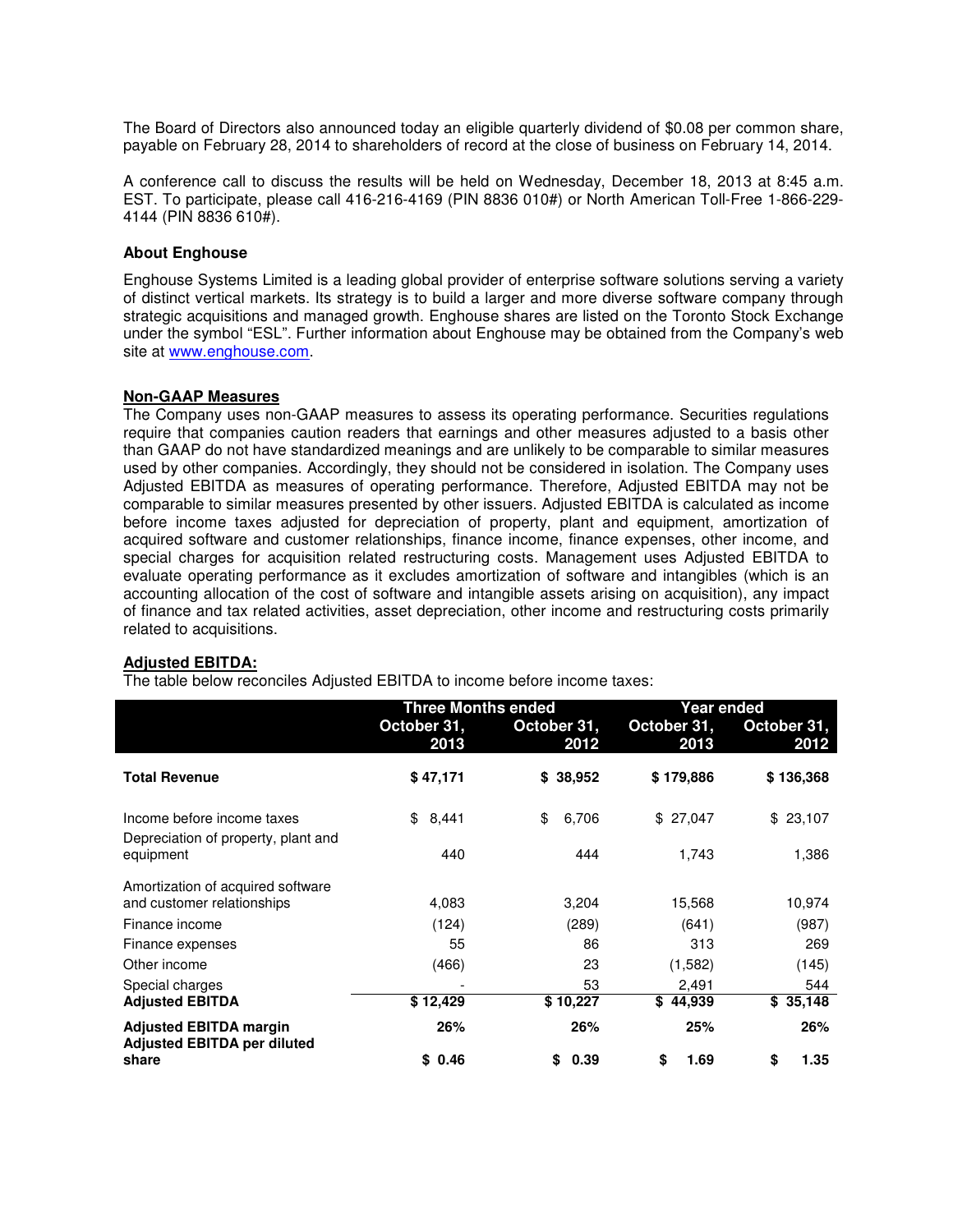# **Enghouse Systems Limited Consolidated Statements of Financial Position**

(in thousands of Canadian dollars)

|                                               | October 31,<br>2013 | October 31,<br>2012 |
|-----------------------------------------------|---------------------|---------------------|
| <b>Assets</b>                                 |                     |                     |
| <b>Current assets:</b>                        |                     |                     |
| Cash and cash equivalents                     | \$<br>70,109        | \$59,544            |
| Short-term investments                        | 20,188              | 24,108              |
| Accounts receivable, net                      | 36,444              | 31,368              |
| Prepaid expenses and other assets             | 5,839               | 3,853               |
|                                               | 132,580             | 118,873             |
| <b>Non-current assets:</b>                    |                     |                     |
| Property, plant and equipment                 | 3,599               | 3,365               |
| Intangible assets                             | 132,358             | 106,995             |
| Deferred income tax assets                    | 9,419               | 10,477              |
| <b>Total assets</b>                           | \$277,956           | \$239,710           |
|                                               |                     |                     |
| <b>Liabilities</b>                            |                     |                     |
| <b>Current liabilities:</b>                   |                     |                     |
| Accounts payable and accrued liabilities      | \$<br>32,659        | \$<br>26,053        |
| Income taxes payable                          | 1,555               | 2,008               |
| Dividends payable                             | 2,083               | 1,676               |
| Accrued provisions                            | 3,427               | 1,621               |
| Deferred revenue                              | 39,325              | 35,935              |
|                                               | 79,049              | 67,293              |
| <b>Non-current liabilities:</b>               |                     |                     |
| Deferred income tax liabilities               | 14,482              | 13,241              |
| Deferred revenue                              | 1,797               | 1,236               |
| <b>Total liabilities</b>                      | 95,328              | 81,770              |
| <b>Shareholders' Equity</b>                   |                     |                     |
| Share capital                                 | 58,514              | 55,751              |
| Contributed surplus                           | 3,175               | 2,847               |
| Retained earnings                             | 115,800             | 99,371              |
| Accumulated other comprehensive income (loss) | 5,139               | (29)                |
| <b>Total equity</b>                           | 182,628             | 157,940             |
| <b>Total liabilities and equity</b>           | \$277,956           | \$239,710           |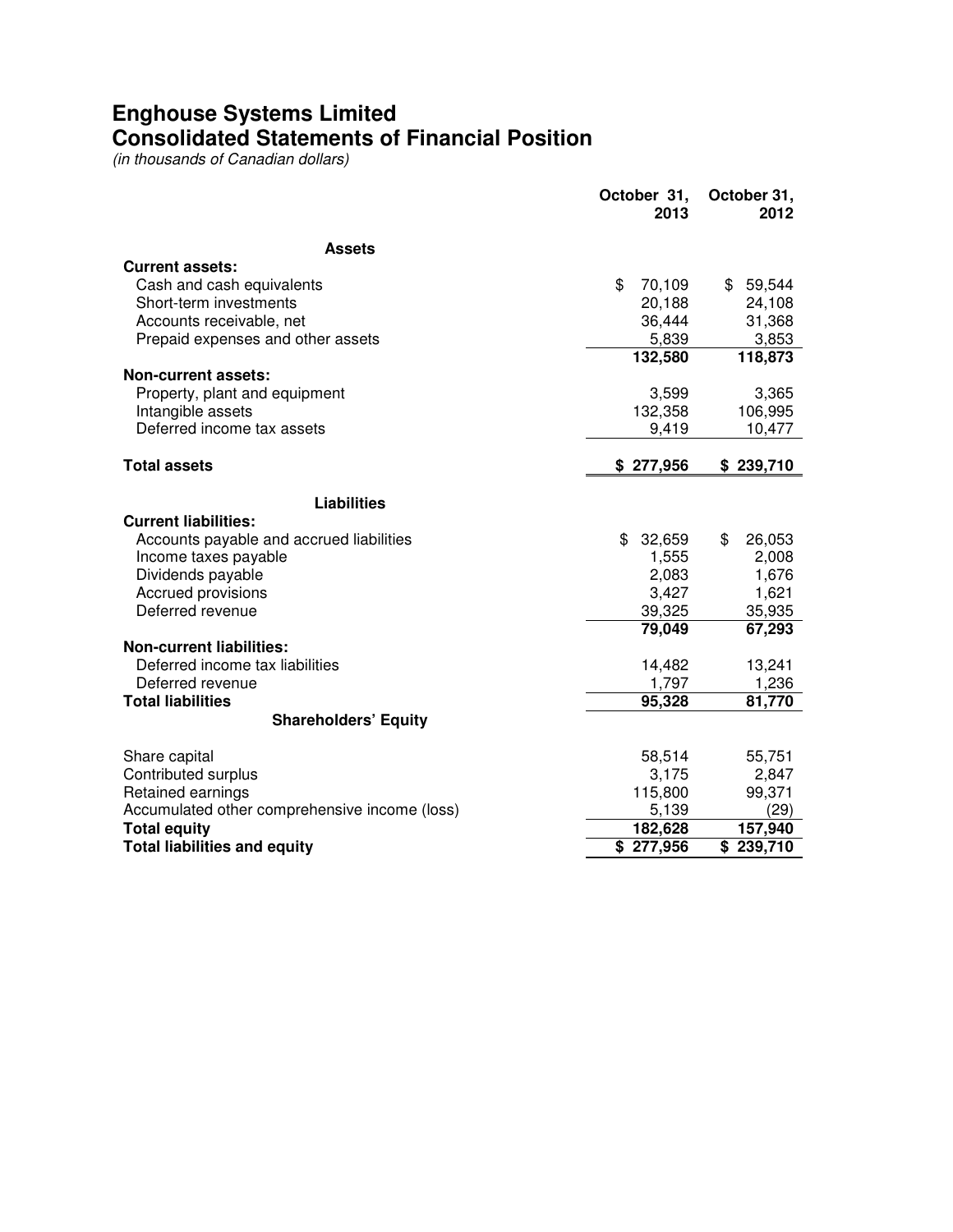### **Enghouse Systems Limited Consolidated Interim Statements of Operations and Comprehensive Income**

(in thousands of Canadian dollars, except per share amounts)

|                                                                       | (Unaudited)<br>(Unaudited)    |               |                       |                  |  |
|-----------------------------------------------------------------------|-------------------------------|---------------|-----------------------|------------------|--|
|                                                                       | Three months ended October 31 |               | Year ended October 31 |                  |  |
|                                                                       | 2013                          | 2012          | 2013                  | 2012             |  |
| Revenue                                                               |                               |               |                       |                  |  |
| Software licenses                                                     | \$15,010                      | \$13,107      | \$58,887              | \$45,108         |  |
| Hosted and maintenance services                                       | 24,262                        | 20,114        | 91,762                | 71,608           |  |
| Professional services                                                 | 6,350                         | 5,210         | 23,931                | 18,083           |  |
| Hardware                                                              | 1,549<br>47,171               | 521<br>38,952 | 5,306<br>179,886      | 1,569<br>136,368 |  |
| Direct costs                                                          |                               |               |                       |                  |  |
| Software licenses                                                     | 1,145                         | 1,532         | 4,336                 | 4,115            |  |
| Services                                                              | 11,471                        | 8,861         | 43,190                | 31,410           |  |
| Hardware                                                              | 1,054                         | 408           | 3,592                 | 1,134            |  |
|                                                                       | 13,670                        | 10,801        | 51,118                | 36,659           |  |
|                                                                       |                               |               |                       |                  |  |
| Revenue, net of direct costs                                          | 33,501                        | 28,151        | 128,768               | 99,709           |  |
| <b>Operating expenses</b>                                             |                               |               |                       |                  |  |
| Selling, general and administrative                                   | 13,145                        | 11,977        | 53,366                | 43,069           |  |
| Research and development                                              | 7,927                         | 5,947         | 30,463                | 21,492           |  |
| Depreciation of property, plant and equipment                         | 440                           | 444           | 1,743                 | 1,386            |  |
| Special charges                                                       |                               | 53            | 2,491                 | 544              |  |
|                                                                       | 21,512                        | 18,421        | 88,063                | 66,491           |  |
| <b>Results from operating activities</b>                              | 11,989                        | 9,730         | 40,705                | 33,218           |  |
| Amortization of acquired software and customer relationships          | (4,083)                       | (3,204)       | (15,568)              | (10.974)         |  |
| Finance income                                                        | 124                           | 289           | 641                   | 987              |  |
| Finance expenses                                                      | (55)                          | (86)          | (313)                 | (269)            |  |
| Other income                                                          | 466                           | (23)          | 1,582                 | 145              |  |
| Income before income taxes                                            | 8,441                         | 6,706         | 27,047                | 23,107           |  |
| (Recovery of) provision for income taxes                              | (1,271)                       | (1,639)       | 2,700                 | 2,234            |  |
| Net income for the period                                             | \$9,712                       | \$8,345       | \$24,347              | \$20,873         |  |
|                                                                       |                               |               |                       |                  |  |
| Items that are or may be reclassified subsequently to profit or loss: |                               |               |                       |                  |  |
| Foreign currency translation gain (loss) from foreign operations      | 5,354                         | 1,652         | 5,575                 | (12)             |  |
| Transfer to net income of realized gains on available for sale        |                               |               |                       |                  |  |
| investments                                                           | (668)                         |               | (2,869)               | (156)            |  |
| Unrealized gain (loss) on available for sale investments              | 126                           | (42)          | 2,393                 | (1, 111)         |  |
| Deferred income tax recovery                                          | 78                            | 5             | 69                    | 215              |  |
| Other comprehensive income (loss)                                     | 4,890                         | 1,615         | 5.168                 | (1,064)          |  |
|                                                                       |                               |               |                       |                  |  |
| <b>Comprehensive income</b>                                           | \$14,602                      | \$9,960       | \$29,515              | \$19,809         |  |
| Earnings per share                                                    |                               |               |                       |                  |  |
| Basic                                                                 | \$0.37                        | \$0.32        | \$0.94                | \$0.82           |  |
| Diluted                                                               | \$0.36                        | \$0.32        | \$0.92                | \$0.80           |  |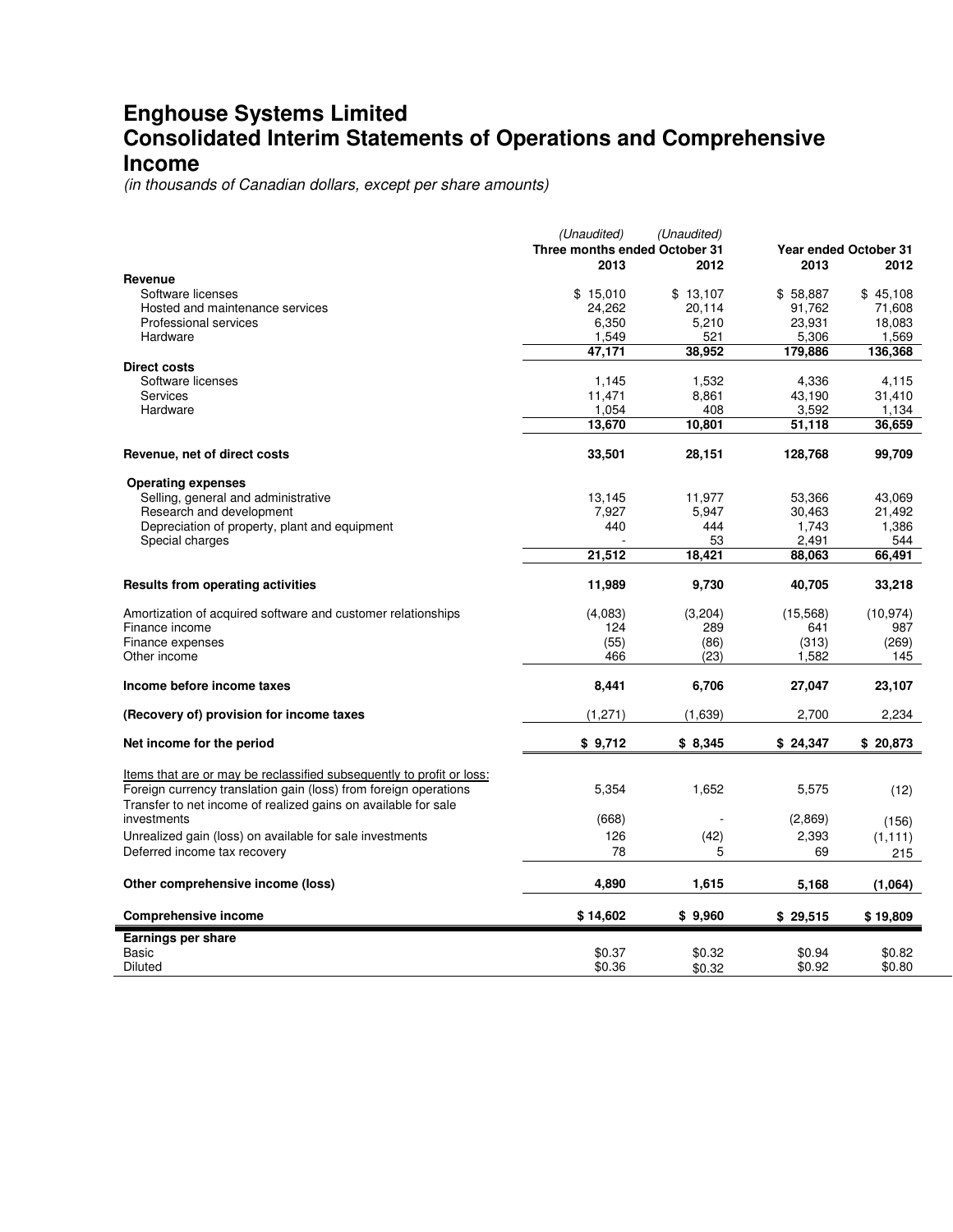## **Enghouse Systems Limited Consolidated Statements of Changes in Equity**

(in thousands of Canadian dollars)

|                                                                                                                                                              |                                    |                               |                             | Accumulated                                  |                      |                    |
|--------------------------------------------------------------------------------------------------------------------------------------------------------------|------------------------------------|-------------------------------|-----------------------------|----------------------------------------------|----------------------|--------------------|
|                                                                                                                                                              | <b>Share</b><br>Capital<br>-number | <b>Share</b><br>capital<br>\$ | Contributed<br>surplus<br>S | other<br>comprehensive<br>income (loss)<br>S | Retained<br>earnings | <b>Total</b><br>\$ |
| Balance - November 1, 2012                                                                                                                                   | 25,780,562                         | 55,751                        | 2,847                       | (29)                                         | 99.371               | 157,940            |
| Net income<br>Other Comprehensive Income (net of tax):                                                                                                       |                                    |                               |                             |                                              | 24,347               | 24,347             |
| <b>Cumulative Translation Adjustment</b><br>Transfer to net income of realized gains on available-                                                           |                                    |                               |                             | 5,575                                        |                      | 5,575              |
| for-sale investments                                                                                                                                         |                                    |                               |                             | (2,869)                                      |                      | (2,869)            |
| Unrealized gain on available-for-sale investments                                                                                                            |                                    |                               |                             | 2,393                                        |                      | 2,393              |
| Deferred income tax recovery                                                                                                                                 |                                    |                               |                             | 69                                           |                      | 69                 |
| Comprehensive income for the year                                                                                                                            |                                    |                               |                             | 5.168                                        | 24,347               | 29,515             |
| Employee share options:<br>Value of services recognized<br>Proceeds on issuing shares                                                                        | 262,400                            | 2,763                         | 1,016<br>(688)              |                                              |                      | 1,016<br>2,075     |
| <b>Dividends</b>                                                                                                                                             | 26,042,962                         | 58,514                        | 3.175                       | 5,139                                        | (7,918)<br>115,800   | (7,918)<br>182,628 |
| Balance - October 31, 2013                                                                                                                                   |                                    |                               |                             |                                              |                      |                    |
|                                                                                                                                                              |                                    |                               |                             |                                              |                      |                    |
| Balance - November 1, 2011                                                                                                                                   | 25,337,262                         | 52,134                        | 2,970                       | 1,035                                        | 84.782               | 140,921            |
| Net income<br>Other Comprehensive Income (net of tax):<br><b>Cumulative Translation Adjustment</b><br>Transfer to net income of realized gains on available- |                                    |                               |                             |                                              | 20,873               | 20,873             |
|                                                                                                                                                              |                                    |                               |                             | (12)                                         |                      | (12)               |
| for-sale investments                                                                                                                                         |                                    |                               |                             | (156)                                        |                      | (156)              |
| Unrealized loss on available-for-sale investments                                                                                                            |                                    |                               |                             | (1, 111)                                     |                      | (1, 111)           |
| Deferred income tax recovery                                                                                                                                 |                                    |                               |                             | 215                                          |                      | 215                |
| Comprehensive (loss) income for the year                                                                                                                     |                                    |                               |                             | (1,064)                                      | 20,873               | 19,809             |
| Employee share options:<br>Value of services recognized                                                                                                      |                                    |                               | 621                         |                                              |                      | 621                |
| Proceeds on issuing shares                                                                                                                                   | 443,300                            | 3,617                         | (744)                       |                                              |                      | 2,873              |
| <b>Dividends</b>                                                                                                                                             |                                    |                               |                             |                                              | (6, 284)             | (6, 284)           |
| Balance - October 31, 2012                                                                                                                                   | 25.780.562                         | 55,751                        | 2,847                       | (29)                                         | 99.371               | 157,940            |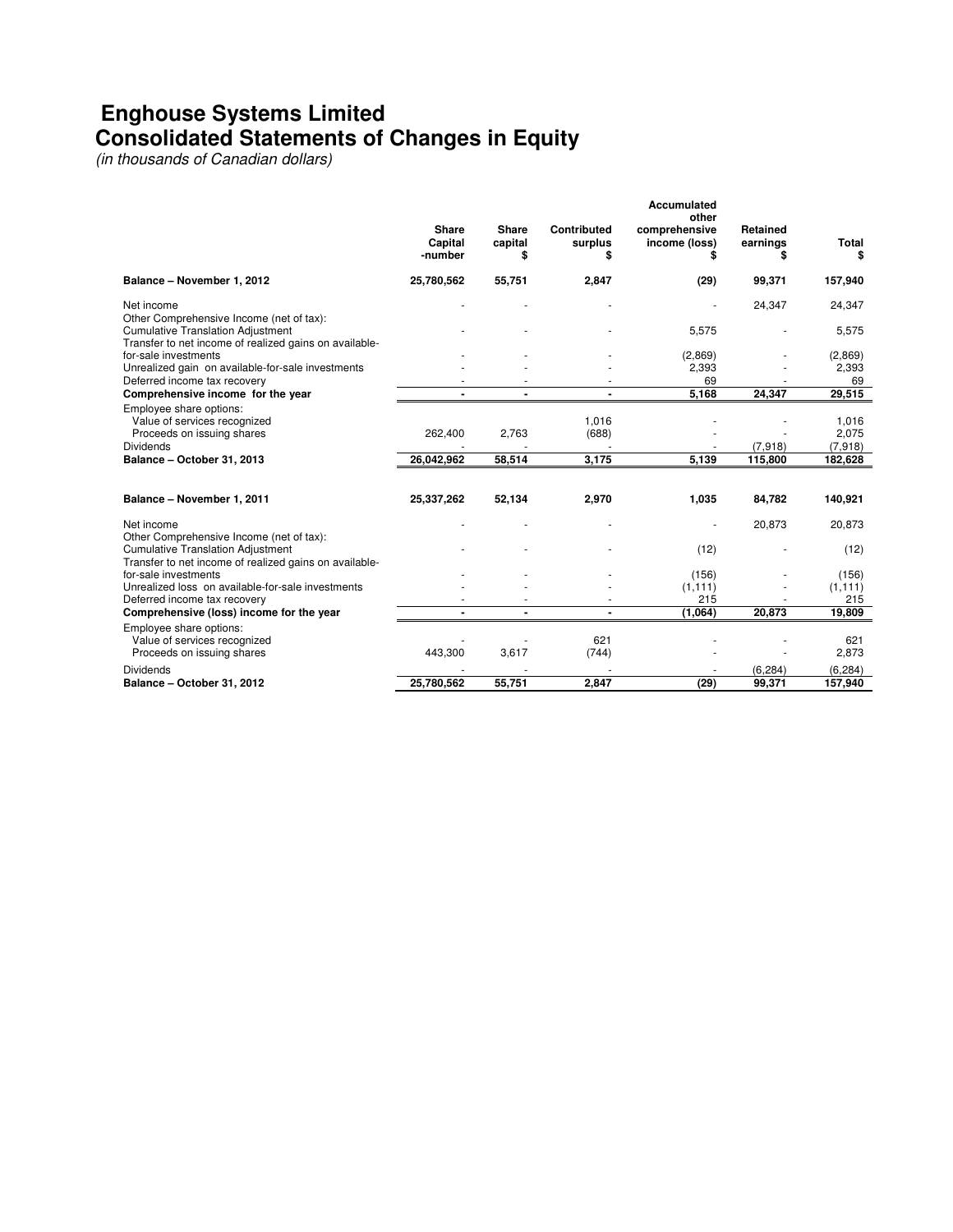# **Enghouse Systems Limited Consolidated Interim Statements of Cash Flows**

(in thousands of Canadian dollars)

|                                                                           | (Unaudited) (Unaudited)          |          |                          |           |
|---------------------------------------------------------------------------|----------------------------------|----------|--------------------------|-----------|
|                                                                           | Three months ended<br>October 31 |          | Year ended<br>October 31 |           |
|                                                                           | 2013                             | 2012     | 2013                     | 2012      |
| Cash flows from operating activities<br>Net income                        | \$9,712                          | \$8,345  | \$24,347                 | \$20,873  |
|                                                                           |                                  |          |                          |           |
| <b>Adjustments for:</b><br>Depreciation of property, plant and equipment  | 440                              | 444      | 1,743                    | 1,386     |
| Amortization of acquired software and customer relationships              | 4,083                            | 3,204    | 15,568                   | 10,974    |
| Stock-based compensation expense                                          | 312                              | 119      | 1,016                    | 621       |
| Income tax (recovery) expense                                             | (1,271)                          | (1,639)  | 2,700                    | 2,234     |
| Finance expenses and other income                                         | (411)                            | 109      | (1,269)                  | 124       |
|                                                                           | 12,865                           | 10,582   | 44,105                   | 36,212    |
| Changes in non-cash operating working capital                             | (10,020)                         | (4,769)  | (7, 545)                 | (8, 245)  |
| Income tax paid                                                           | (693)                            | (1, 304) | (4,203)                  | (4, 492)  |
| Net cash flows from operating activities                                  | 2,152                            | 4,509    | 32,357                   | 23,475    |
| Cash flows from investing activities                                      |                                  |          |                          |           |
| Purchase of property, plant and equipment, net                            | (238)                            | (402)    | (1,403)                  | (2, 295)  |
| Acquisitions, net of cash acquired of \$6,004 (2012 - \$810)              | (5,221)                          |          | (22, 433)                | (32, 453) |
| Purchase consideration for prior period acquisitions                      |                                  |          | (2,593)                  |           |
| Net proceeds from sale of short-term investments                          | 14,006                           | 17,396   | 7,948                    | 8,704     |
| Net cash flows from (used in) investing activities                        | 8,547                            | 16,994   | (18, 481)                | (26, 044) |
|                                                                           |                                  |          |                          |           |
| Cash flows from financing activities<br>Issuance of share capital         | 491                              | 556      | 2,075                    | 2,873     |
| Payment of cash dividend                                                  | (2,079)                          | (1,669)  | (7, 511)                 | (5, 875)  |
| Net cash flows used in financing activities                               | (1,588)                          | (1, 113) | (5, 436)                 | (3,002)   |
| Effect of currency translation adjustments on cash and cash               |                                  |          |                          |           |
| equivalents                                                               | 2,206                            | (709)    | 2,125                    | (509)     |
|                                                                           |                                  |          |                          |           |
| Net increase (decrease) in cash and cash equivalents<br>during the period | 11,317                           | 19,681   | 10,565                   | (6,080)   |
| Cash and cash equivalents- beginning of period                            | 58,792                           | 39,863   | 59,544                   | 65,624    |
| Cash and cash equivalents - end of period                                 | \$70,109                         | \$59,544 | \$70,109                 | \$59,544  |